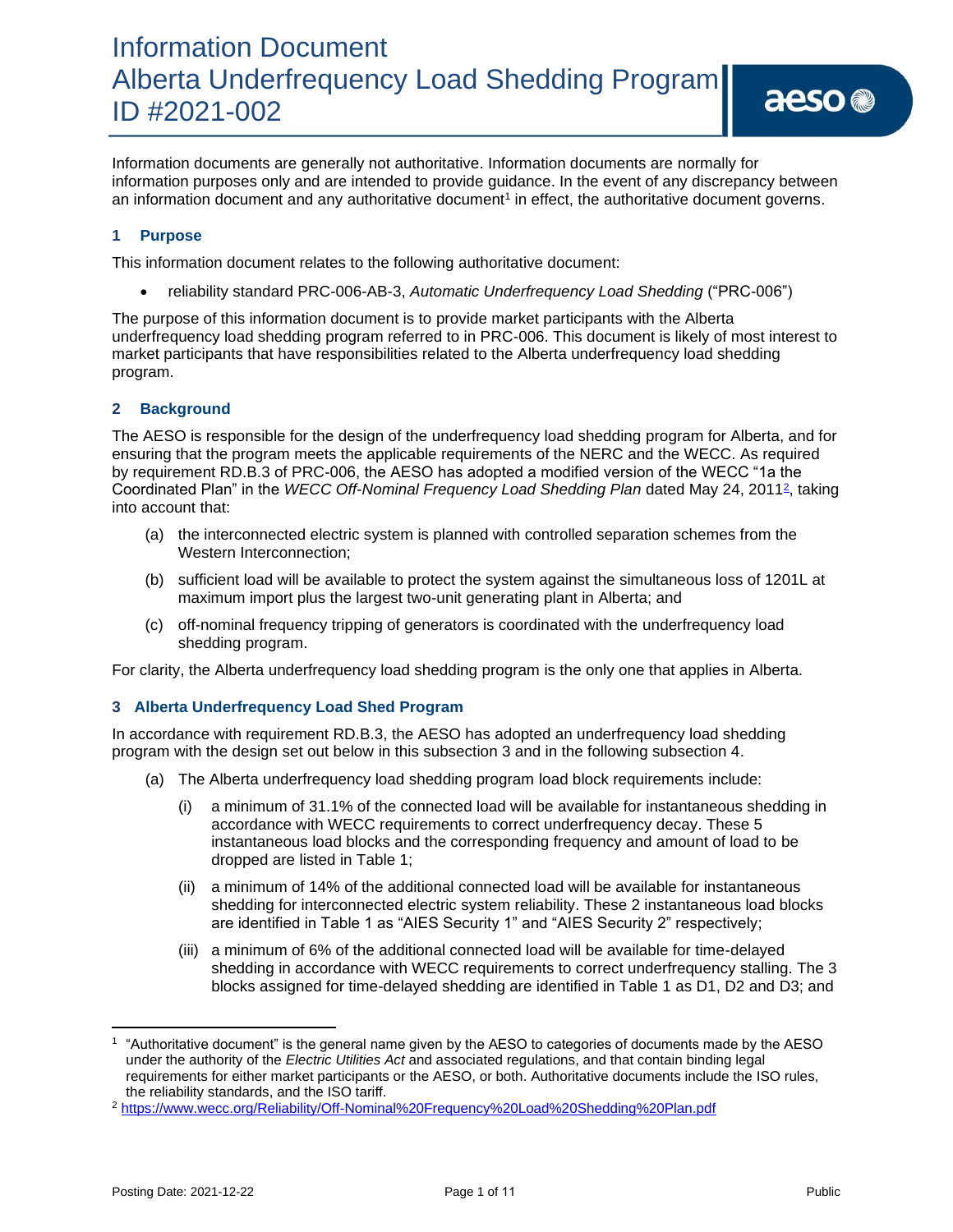# Information Document Alberta Underfrequency Load Shedding Program ID #2021-002

- (b) Load shedding devices must meet the following requirements:
	- (i) for instantaneous load shedding, total time delay to interrupt load will not exceed 14 cycles. This time delay includes underfrequency relay operating time and circuit breaker operating time; and
	- (ii) all load shed blocks will be equipped with solid-state or microprocessor-based relays.
- (c) The "delayed automatic load restoration" used in this document refers to automatic load restoration following the operation of underfrequency load shedding load blocks listed in Table 1 and Table 2 of this document. The "delayed automatic load restoration", where used, will meet the following requirements:
	- (i) delayed automatic load restoration must not begin until the system frequency reaches at least 59.95 Hz and maintains at least 59.95 Hz for a minimum of 30 minutes; and
	- (ii) load will be automatically restored in blocks no greater than 2% of customer load, provided the system frequency is stable at 59.95 Hz or greater. Each restoration block will be delayed for a minimum of 5 minutes following restoration of the previous block.
- (d) In reference to requirement R10 of PRC-006, the AESO does not currently require automatic switching of capacitor banks, transmission lines or reactors to control over-voltage as a result of underfrequency load shedding.
- (e) The AESO conducts a review of the Alberta underfrequency load shedding program once each calendar year.
- (f) The requirements for generator off-nominal frequency protective relay settings in Section 502.1 of the ISO rules, *Aggregated Generating Facilities Technical Requirements* and 502.5 of the ISO rules, *Generating Unit Technical Requirements* are developed considering the Alberta underfrequency load shedding program coordination.

| <b>Load Block</b> | % of Customer<br><b>Load Shed</b> | Pickup (Hz) | <b>Intentional Delay</b><br>(seconds) |  |  |  |
|-------------------|-----------------------------------|-------------|---------------------------------------|--|--|--|
| 1                 | 5.3                               | 59.1        | N/A                                   |  |  |  |
| 2                 | 5.9                               | 58.9        | N/A                                   |  |  |  |
| 3                 | 6.5                               | 58.7        | N/A                                   |  |  |  |
| 4                 | 6.7                               | 58.5        | N/A                                   |  |  |  |
| 5                 | 6.7                               | 58.3        | N/A                                   |  |  |  |
| AIES security 1   | 7                                 | 58.1        | N/A                                   |  |  |  |
| AIES security 2   | 7                                 | 58.0        | N/A                                   |  |  |  |
| D1                | 2.3                               | 59.3        | $15*$                                 |  |  |  |
| D <sub>2</sub>    | 1.7                               | 59.5        | $30*$                                 |  |  |  |
| D3                | 2.0                               | 59.5        | $60*$                                 |  |  |  |

#### **Table 1 – Load shed blocks**

Note:\* A load used in a "D1", "D2" or "D3" load block can also be included in "AIES security 1" or "AIES security 2" load block.

aeso<sup>®</sup>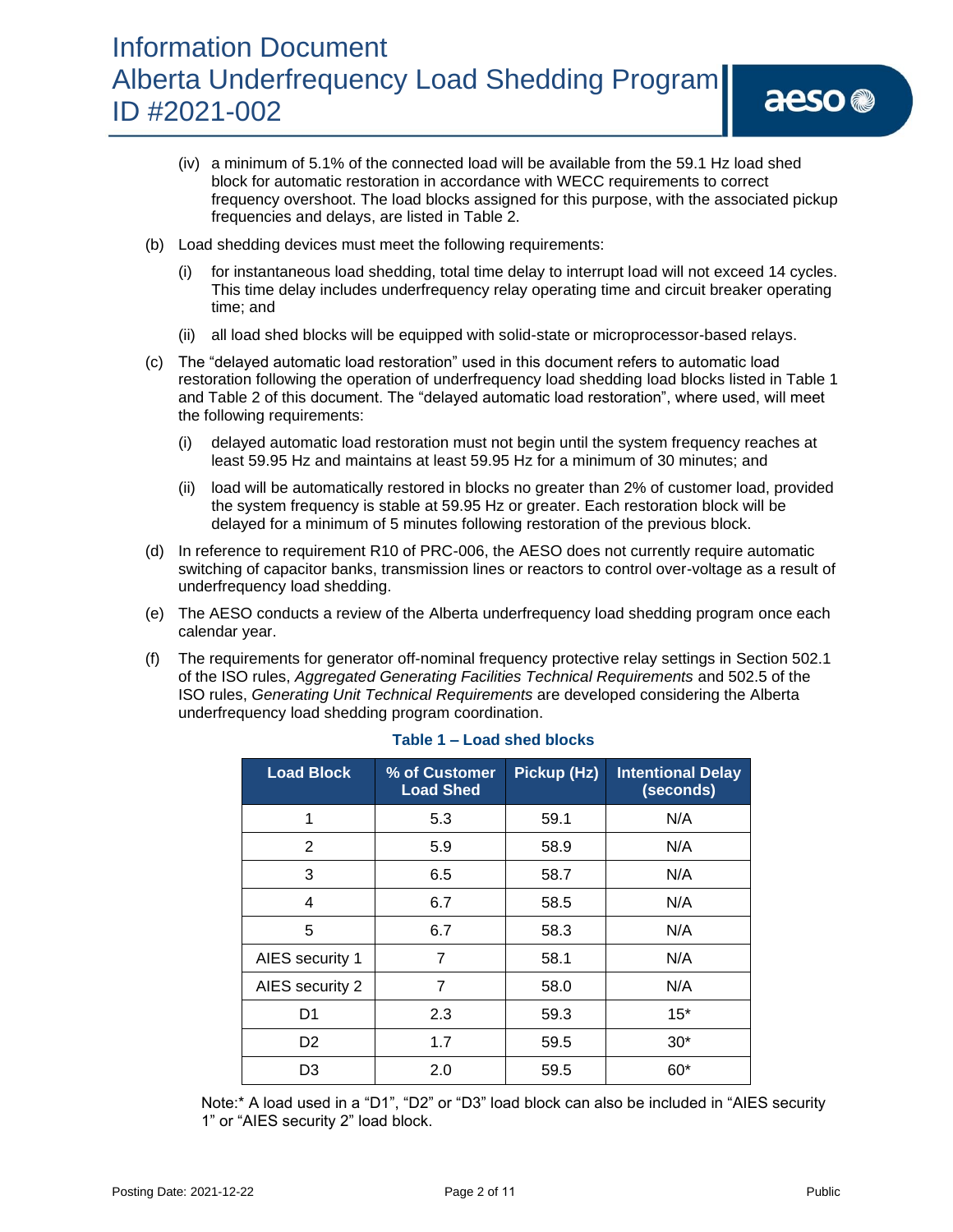#### **Table 2 – Load available for automatic restoration to correct frequency overshoot**

| % of Customer<br><b>Load Restoration</b> | Pickup (Hz) | <b>Intentional</b><br><b>Delay (seconds)</b> |  |  |  |  |
|------------------------------------------|-------------|----------------------------------------------|--|--|--|--|
| 11                                       | 60.5        | 30                                           |  |  |  |  |
| 17                                       | 60.7        |                                              |  |  |  |  |
| 23                                       | 60 9        | በ 25                                         |  |  |  |  |

#### **4 Responsibilities of a Legal Owner of an Electric Distribution System**

#### **4.1 Data Requirements**

Further to the data requirements set out in requirement R8, each legal owner of an electric distribution system is responsible for:

- (a) annually reviewing the *underfrequency load shedding program* for their facilities and providing data to the AESO by April 15 of each year, using the excel sheet posted on the PRC-006 landing page on the AESO's website. Note that the review will be based on the Alberta system peak load the AESO specifies;
- (b) providing other underfrequency load shedding data information, such as the system light load condition the AESO specifies in order to assist the AESO in determining the overall underfrequency load shedding program effectiveness and facilitating future underfrequency load shedding program design; and
- (c) if the AESO requests, providing underfrequency load shedding data for program review at any time outside the normal review process described in (a) above.

#### **4.2 Automatic Tripping of Load**

Further to the requirement set out in requirement R9 to provide automatic tripping of load in accordance with the underfrequency load shedding program design, each legal owner of an electric distribution system is responsible for:

- (a) contributing proportionally to the load block requirements as a condition of connection to the interconnected electric system, at the frequencies the AESO assigns in subsection 3(a) above;
- (b) actively managing underfrequency blocks within their respective supply area, and advising the AESO of any changes to the underfrequency load shedding program settings in a timely manner;
- (c) determining the specific loads which to apply underfrequency load shedding, and where possible, avoid using intermittent load or feeders with high variability for load shedding in order to maintain load availability;
- (d) ensuring that its load shedding devices conform to the requirements of subsection 3(b) above;
- (e) using "delayed automatic load restoration" at its discretion. However, each legal owner of an electric distribution system must be able to disable it or reduce an equivalent amount of load elsewhere if directed by the AESO System Controller. "Delayed automatic load restoration" will meet the requirements of subsection 3(c) above;
- (f) implementing the latest underfrequency load shedding settings by July  $1<sup>st</sup>$  of each year unless the AESO specifies a later date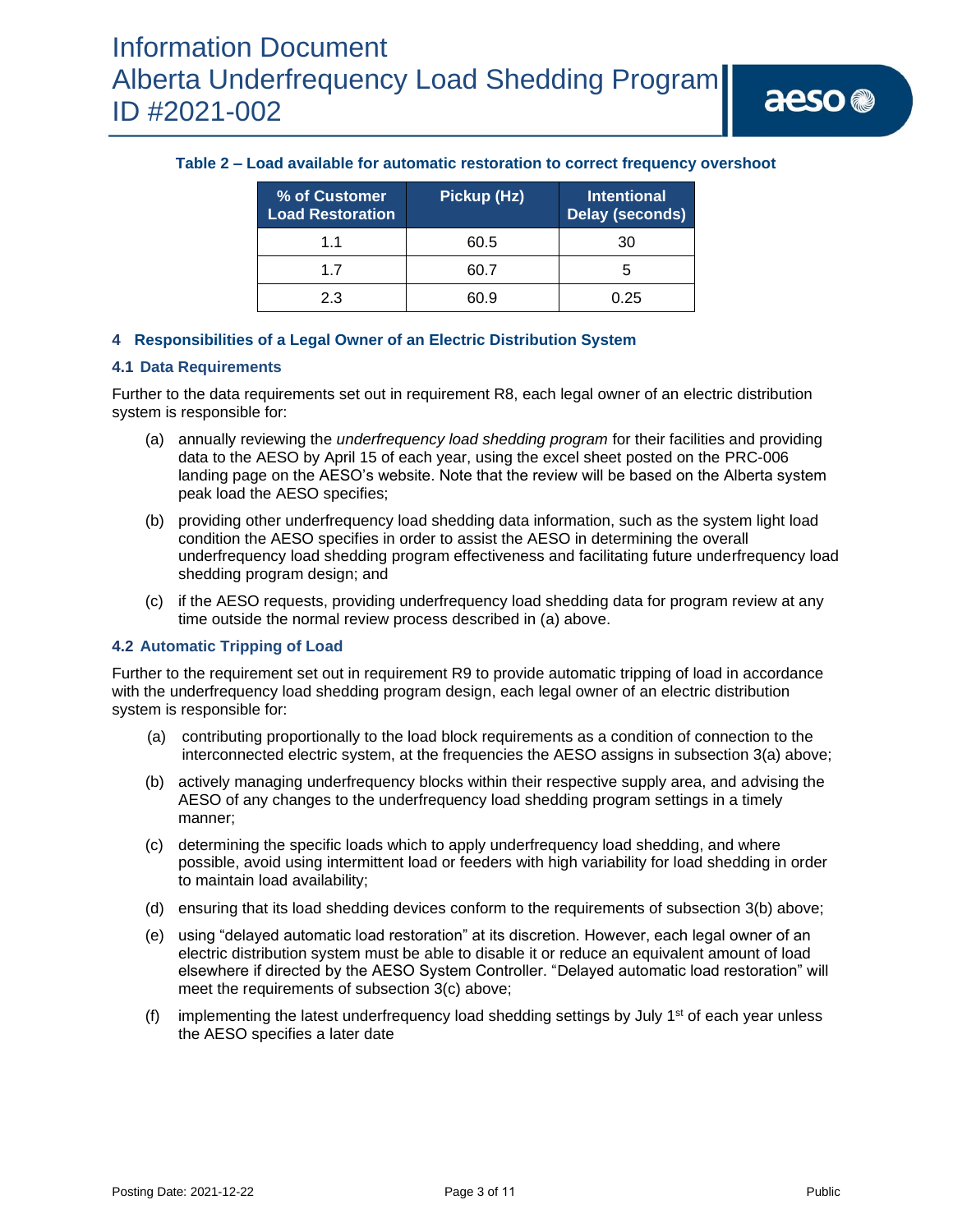### **5 Appendices**

*Appendix 1 – [Underfrequency Load Shedding Data Reporting Template](https://www.aeso.ca/assets/Information-Documents/2021-002-Appendix-1-PRC-006-AB-UFLS-Data-Reporting-Template.xlsx)*

### **Revision History**

| <b>Posting Date</b> | <b>Description of Changes</b> |
|---------------------|-------------------------------|
| 2021-12-22          | Initial release               |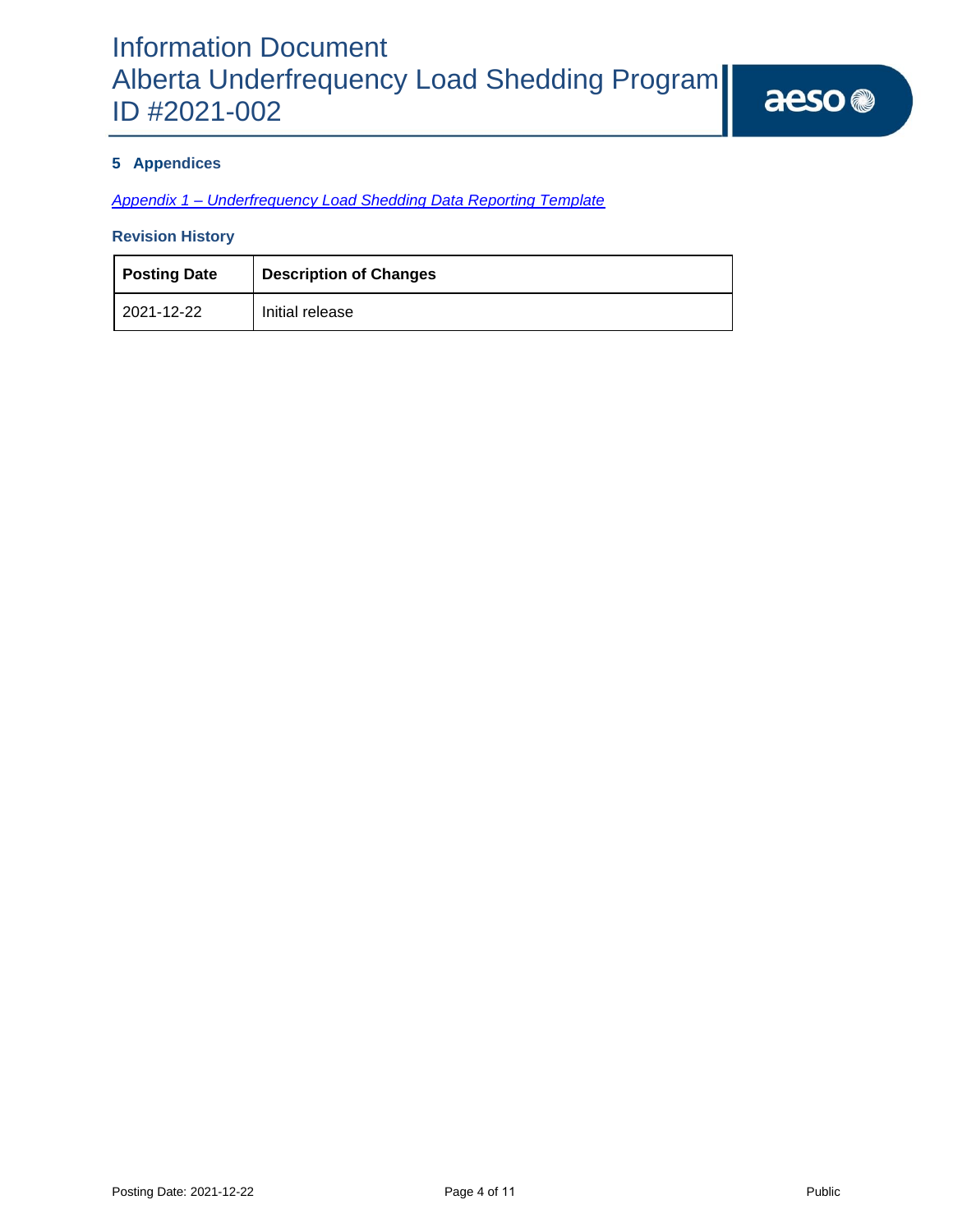## **Appendix 1**

## **UFLS Entity Data Submittals Requirements PRC-006-AB-3 Underfrequency Load Shedding Criterion**

**Compliance with the Alberta Underfrequency Load Shedding Program**

| Category:                                                                                                                                               | Generator | <b>UFLS Entity</b>      |
|---------------------------------------------------------------------------------------------------------------------------------------------------------|-----------|-------------------------|
| <b>Company Name:</b><br><b>Respondent's Name:</b><br><b>Position/Title:</b><br>E-mail:<br><b>Phone Number:</b><br><b>Fax Number:</b><br><b>Address:</b> |           |                         |
| <b>Submittal Date:</b>                                                                                                                                  |           |                         |
| Are you an applicable entity per PRC-006-AB-3?                                                                                                          |           | (YES, NO)<br><b>YES</b> |
|                                                                                                                                                         |           |                         |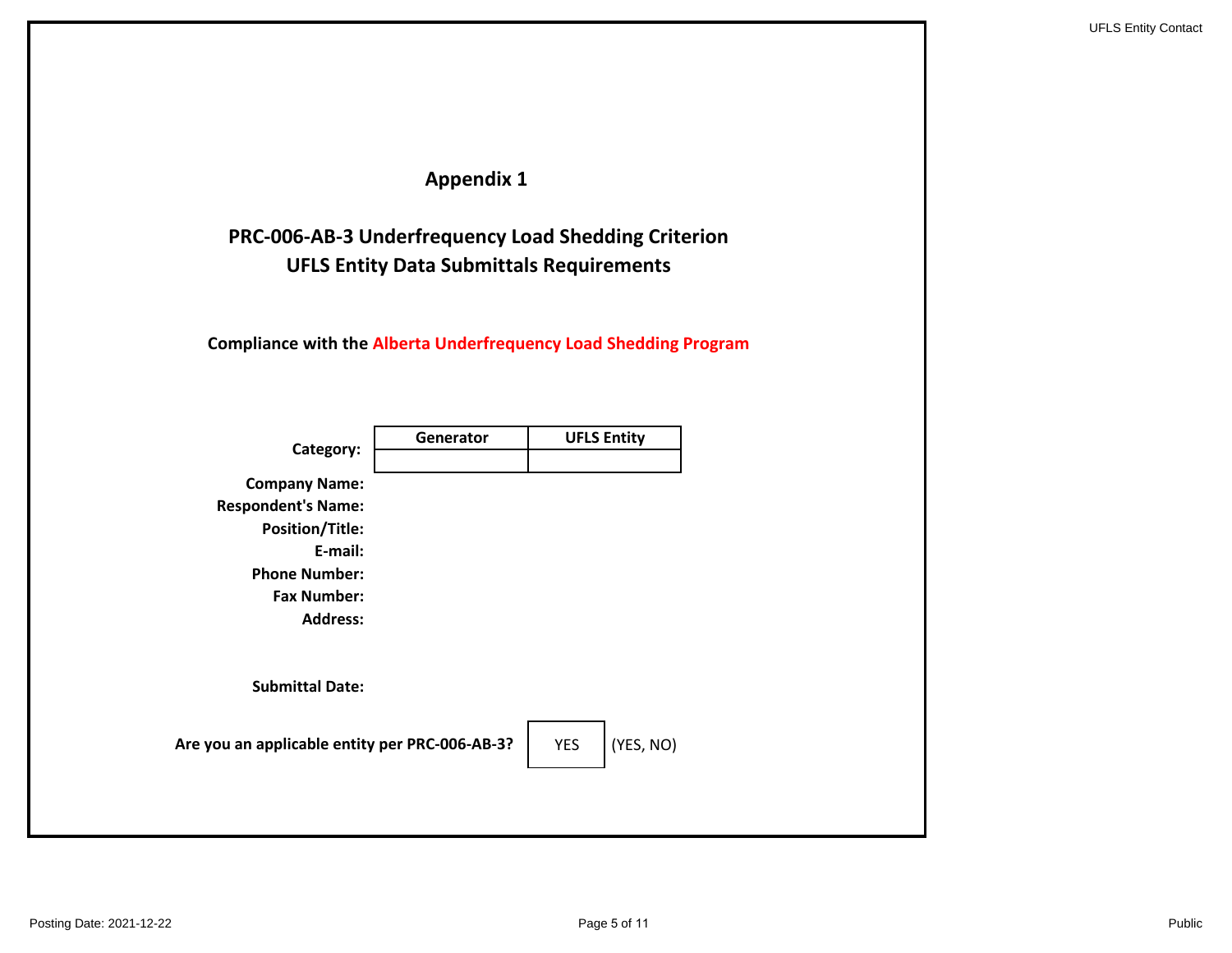#### Notes:

1. Market Participants do not need to enter info. for greyed out areas;

2. This page is for System Peak Condition.

3. For clarity on the "reset freq. (Hz)": this depends on detailed relay setting, especially for the time delayed uderfrequency load shed blocks. For example, when frequency goes down to the triggering frequency (e.g. belo starts. But before D2 timer reaches the 30 sec threshold, system frequency recovers to or above the reset frequency, it will reset the D2 block timer. This parameter is not modelled in uderfrequency load shed model used fo information is required by WECC.

4. For clarity on the "Manual Restore Delay Time (Min)": manual restoration of tripped breakers is coordinated with the AESO System Controllers. If entities have plan to manually restore load, WECC/AESO needs to know the d acceptable too.

5. The question below regarding whether frequency relays operate above 80% of nominal is for information purpose only.

|                                                       |                                               |                |                                        |      | <b>UFLS SCHEDULE (2022)</b> __________ |             | UNDER FREQUENCY LOAD SHED |      |                 |               |              |                                             |                  |                |                          |                     |                          |  |
|-------------------------------------------------------|-----------------------------------------------|----------------|----------------------------------------|------|----------------------------------------|-------------|---------------------------|------|-----------------|---------------|--------------|---------------------------------------------|------------------|----------------|--------------------------|---------------------|--------------------------|--|
|                                                       | DFO Total load ___ MW at system peak          |                |                                        |      |                                        |             |                           |      |                 |               |              |                                             |                  |                |                          |                     |                          |  |
|                                                       | Total System Peak in (Year): _____________ MW |                |                                        |      |                                        |             |                           |      |                 |               |              |                                             |                  |                |                          |                     |                          |  |
|                                                       |                                               |                |                                        |      |                                        |             |                           |      |                 |               |              |                                             |                  |                |                          |                     |                          |  |
|                                                       | <b>Substation (Element</b>                    | <b>Breaker</b> | <b>Substation Name</b><br>or Line From |      | Line To                                |             | <b>WECC</b>               |      | WECC Trip Freq. | Reset         | Trip<br>Time | <b>Breaker</b>                              | Total            | Manual Restore | <b>Load Shed</b>         |                     | <b>AESO requirements</b> |  |
| <b>UF Block #</b>                                     | Tripped)                                      | Number(s)      | WECC Bus WECC                          |      | <b>WECC Bus</b>                        | <b>WECC</b> | Zone                      | Area | (Hz)            | Freq.<br>(Hz) | Delay        | <b>Tripping</b><br>Time<br>Time<br>(cycles) | Delay Time (Min) | <b>MW</b>      | <b>Measurement Point</b> | % Measurement Point |                          |  |
|                                                       |                                               |                | Name                                   | Bus# | Name                                   | Bus#        |                           |      |                 |               | (sec)        |                                             |                  |                |                          |                     |                          |  |
| $\mathbf{1}$<br>1                                     |                                               |                |                                        |      |                                        |             |                           |      | 59.1<br>59.1    |               |              |                                             |                  |                |                          |                     |                          |  |
| $\mathbf{1}$                                          |                                               |                |                                        |      |                                        |             |                           |      | 59.1            |               |              |                                             |                  |                |                          |                     |                          |  |
| 1                                                     |                                               |                |                                        |      |                                        |             |                           |      | 59.1            |               |              |                                             |                  |                |                          |                     |                          |  |
| $\mathbf{1}$                                          |                                               |                |                                        |      |                                        |             |                           |      | 59.1            |               |              |                                             |                  |                |                          |                     |                          |  |
| $\mathbf{1}$                                          |                                               |                |                                        |      |                                        |             |                           |      | 59.1            |               |              |                                             |                  |                |                          |                     |                          |  |
|                                                       |                                               |                | Req. MW Load Shed for Block #1         |      |                                        |             |                           |      |                 |               |              | Block #1 Total MW Load Shed                 |                  |                |                          |                     |                          |  |
|                                                       |                                               |                | Req. % Load Shed for Block #1          |      |                                        |             |                           |      |                 |               |              | Block #1 % Load Shed                        |                  |                |                          |                     |                          |  |
| Note:                                                 |                                               |                |                                        |      |                                        |             |                           |      |                 |               |              |                                             |                  |                |                          |                     |                          |  |
|                                                       |                                               |                |                                        |      |                                        |             |                           |      |                 |               |              |                                             |                  |                |                          |                     |                          |  |
|                                                       |                                               |                |                                        |      |                                        |             |                           |      |                 |               |              |                                             |                  |                |                          |                     |                          |  |
|                                                       |                                               |                |                                        |      |                                        |             |                           |      |                 |               |              |                                             |                  |                |                          |                     |                          |  |
| $\overline{2}$                                        |                                               |                |                                        |      |                                        |             |                           |      | 58.9            |               |              |                                             |                  |                |                          |                     |                          |  |
| $\overline{2}$                                        |                                               |                |                                        |      |                                        |             |                           |      | 58.9            |               |              |                                             |                  |                |                          |                     |                          |  |
| $\overline{2}$                                        |                                               |                |                                        |      |                                        |             |                           |      | 58.9            |               |              |                                             |                  |                |                          |                     |                          |  |
| $\overline{2}$                                        |                                               |                |                                        |      |                                        |             |                           |      | 58.9            |               |              |                                             |                  |                |                          |                     |                          |  |
| $\overline{2}$                                        |                                               |                |                                        |      |                                        |             |                           |      | 58.9            |               |              |                                             |                  |                |                          |                     |                          |  |
| $2^{\circ}$                                           |                                               |                |                                        |      |                                        |             |                           |      | 58.9            |               |              |                                             |                  |                |                          |                     |                          |  |
|                                                       |                                               |                | Req. MW Load Shed for Block #2         |      |                                        |             |                           |      |                 |               |              | Block #2 Total MW Load Shed                 |                  |                |                          |                     |                          |  |
|                                                       |                                               |                | Req. % Load Shed for Block #2          |      |                                        |             |                           |      |                 |               |              | Block #2 % Load Shed                        |                  |                |                          |                     |                          |  |
| Note:                                                 |                                               |                |                                        |      |                                        |             |                           |      |                 |               |              |                                             |                  |                |                          |                     |                          |  |
|                                                       |                                               |                |                                        |      |                                        |             |                           |      |                 |               |              |                                             |                  |                |                          |                     |                          |  |
|                                                       |                                               |                |                                        |      |                                        |             |                           |      |                 |               |              |                                             |                  |                |                          |                     |                          |  |
| $\overline{3}$                                        |                                               |                |                                        |      |                                        |             |                           |      | 58.7            |               |              |                                             |                  |                |                          |                     |                          |  |
| $\overline{3}$                                        |                                               |                |                                        |      |                                        |             |                           |      | 58.7            |               |              |                                             |                  |                |                          |                     |                          |  |
| $\overline{\mathbf{3}}$                               |                                               |                |                                        |      |                                        |             |                           |      | 58.7            |               |              |                                             |                  |                |                          |                     |                          |  |
| $\overline{3}$                                        |                                               |                |                                        |      |                                        |             |                           |      | 58.7            |               |              |                                             |                  |                |                          |                     |                          |  |
| $\overline{\mathbf{3}}$                               |                                               |                |                                        |      |                                        |             |                           |      | 58.7            |               |              |                                             |                  |                |                          |                     |                          |  |
|                                                       |                                               |                | Req. MW Load Shed for Block #3         |      |                                        |             |                           |      |                 |               |              | Block #3 Total MW Load Shed                 |                  |                |                          |                     |                          |  |
| Req. % Load Shed for Block #3<br>Block #3 % Load Shed |                                               |                |                                        |      |                                        |             |                           |      |                 |               |              |                                             |                  |                |                          |                     |                          |  |
| Note:                                                 |                                               |                |                                        |      |                                        |             |                           |      |                 |               |              |                                             |                  |                |                          |                     |                          |  |
|                                                       |                                               |                |                                        |      |                                        |             |                           |      |                 |               |              |                                             |                  |                |                          |                     |                          |  |
|                                                       |                                               |                |                                        |      |                                        |             |                           |      |                 |               |              |                                             |                  |                |                          |                     |                          |  |
|                                                       |                                               |                |                                        |      |                                        |             |                           |      |                 |               |              |                                             |                  |                |                          |                     |                          |  |
| $\overline{4}$                                        |                                               |                |                                        |      |                                        |             |                           |      | 58.5            |               |              |                                             |                  |                |                          |                     |                          |  |
| $\overline{4}$                                        |                                               |                |                                        |      |                                        |             |                           |      | 58.5            |               |              |                                             |                  |                |                          |                     |                          |  |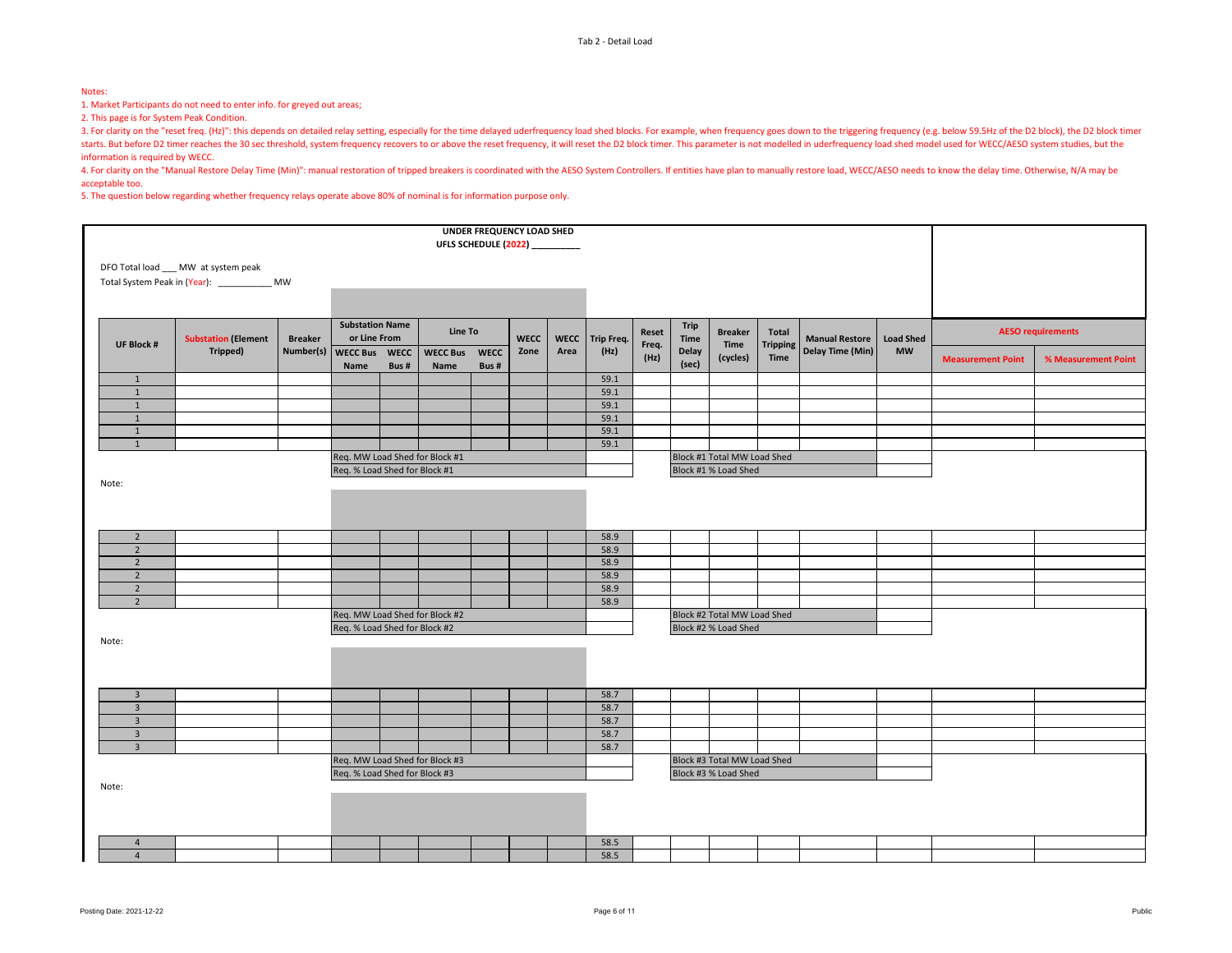| $\overline{4}$                                |                                |  |                                       |               |  |  | 58.5 |                             |                                    |  |  |  |  |  |
|-----------------------------------------------|--------------------------------|--|---------------------------------------|---------------|--|--|------|-----------------------------|------------------------------------|--|--|--|--|--|
| $\overline{4}$                                |                                |  |                                       |               |  |  | 58.5 |                             |                                    |  |  |  |  |  |
| $\overline{4}$                                |                                |  |                                       |               |  |  | 58.5 |                             |                                    |  |  |  |  |  |
|                                               |                                |  | Req. MW Load Shed for Block #4        |               |  |  |      |                             | Block #4 Total MW Load Shed        |  |  |  |  |  |
|                                               | Req. % Load Shed for Block #4  |  |                                       |               |  |  |      |                             | Block #4 % Load Shed               |  |  |  |  |  |
| Note:                                         |                                |  |                                       |               |  |  |      |                             |                                    |  |  |  |  |  |
|                                               |                                |  |                                       |               |  |  |      |                             |                                    |  |  |  |  |  |
|                                               |                                |  |                                       |               |  |  |      |                             |                                    |  |  |  |  |  |
|                                               |                                |  |                                       |               |  |  |      |                             |                                    |  |  |  |  |  |
|                                               |                                |  |                                       |               |  |  |      |                             |                                    |  |  |  |  |  |
| 5                                             |                                |  |                                       |               |  |  | 58.3 |                             |                                    |  |  |  |  |  |
| 5                                             |                                |  |                                       |               |  |  | 58.3 |                             |                                    |  |  |  |  |  |
| 5                                             |                                |  |                                       |               |  |  | 58.3 |                             |                                    |  |  |  |  |  |
| 5                                             |                                |  |                                       |               |  |  | 58.3 |                             |                                    |  |  |  |  |  |
| 5                                             |                                |  |                                       |               |  |  | 58.3 |                             |                                    |  |  |  |  |  |
|                                               | Req. MW Load Shed for Block #5 |  |                                       |               |  |  |      |                             | Block #5 Total MW Load Shed        |  |  |  |  |  |
|                                               | Req. % Load Shed for Block #5  |  |                                       |               |  |  |      |                             | Block #5 % Load Shed               |  |  |  |  |  |
| Note:                                         |                                |  |                                       |               |  |  |      |                             |                                    |  |  |  |  |  |
|                                               |                                |  |                                       |               |  |  |      |                             |                                    |  |  |  |  |  |
|                                               |                                |  |                                       |               |  |  |      |                             |                                    |  |  |  |  |  |
| AIES security 1                               |                                |  |                                       |               |  |  | 58.1 |                             |                                    |  |  |  |  |  |
| AIES security 1                               |                                |  |                                       |               |  |  | 58.1 |                             |                                    |  |  |  |  |  |
|                                               |                                |  |                                       |               |  |  | 58.1 |                             |                                    |  |  |  |  |  |
| AIES security 1                               |                                |  |                                       |               |  |  | 58.1 |                             |                                    |  |  |  |  |  |
| AIES security 1                               |                                |  |                                       |               |  |  | 58.1 |                             |                                    |  |  |  |  |  |
| AIES security 1                               |                                |  | Req. MW Load Shed for AIES security 1 |               |  |  |      |                             |                                    |  |  |  |  |  |
|                                               |                                |  |                                       |               |  |  |      |                             | AIES security 1 Total MW Load Shed |  |  |  |  |  |
|                                               |                                |  | Req. % Load Shed for AIES security 1  |               |  |  |      |                             | AIES security 1 % Load Shed        |  |  |  |  |  |
| Note:<br>AIES security 2                      |                                |  |                                       |               |  |  | 58   |                             |                                    |  |  |  |  |  |
| AIES security 2                               |                                |  |                                       |               |  |  | 58   |                             |                                    |  |  |  |  |  |
| AIES security 2                               |                                |  |                                       |               |  |  | 58   |                             |                                    |  |  |  |  |  |
| AIES security 2                               |                                |  |                                       |               |  |  | 58   |                             |                                    |  |  |  |  |  |
|                                               |                                |  |                                       |               |  |  | 58   |                             |                                    |  |  |  |  |  |
| AIES security 2                               |                                |  | Req. MW Load Shed for AIES security 2 |               |  |  |      |                             | AIES security 2 Total MW Load Shed |  |  |  |  |  |
|                                               |                                |  |                                       |               |  |  |      |                             |                                    |  |  |  |  |  |
| Req. % Load Shed for AIES security 2<br>Note: |                                |  |                                       |               |  |  |      | AIES security 2 % Load Shed |                                    |  |  |  |  |  |
|                                               |                                |  |                                       |               |  |  |      |                             |                                    |  |  |  |  |  |
|                                               |                                |  |                                       | (Page 1 of 3) |  |  |      |                             |                                    |  |  |  |  |  |
|                                               |                                |  |                                       |               |  |  |      |                             |                                    |  |  |  |  |  |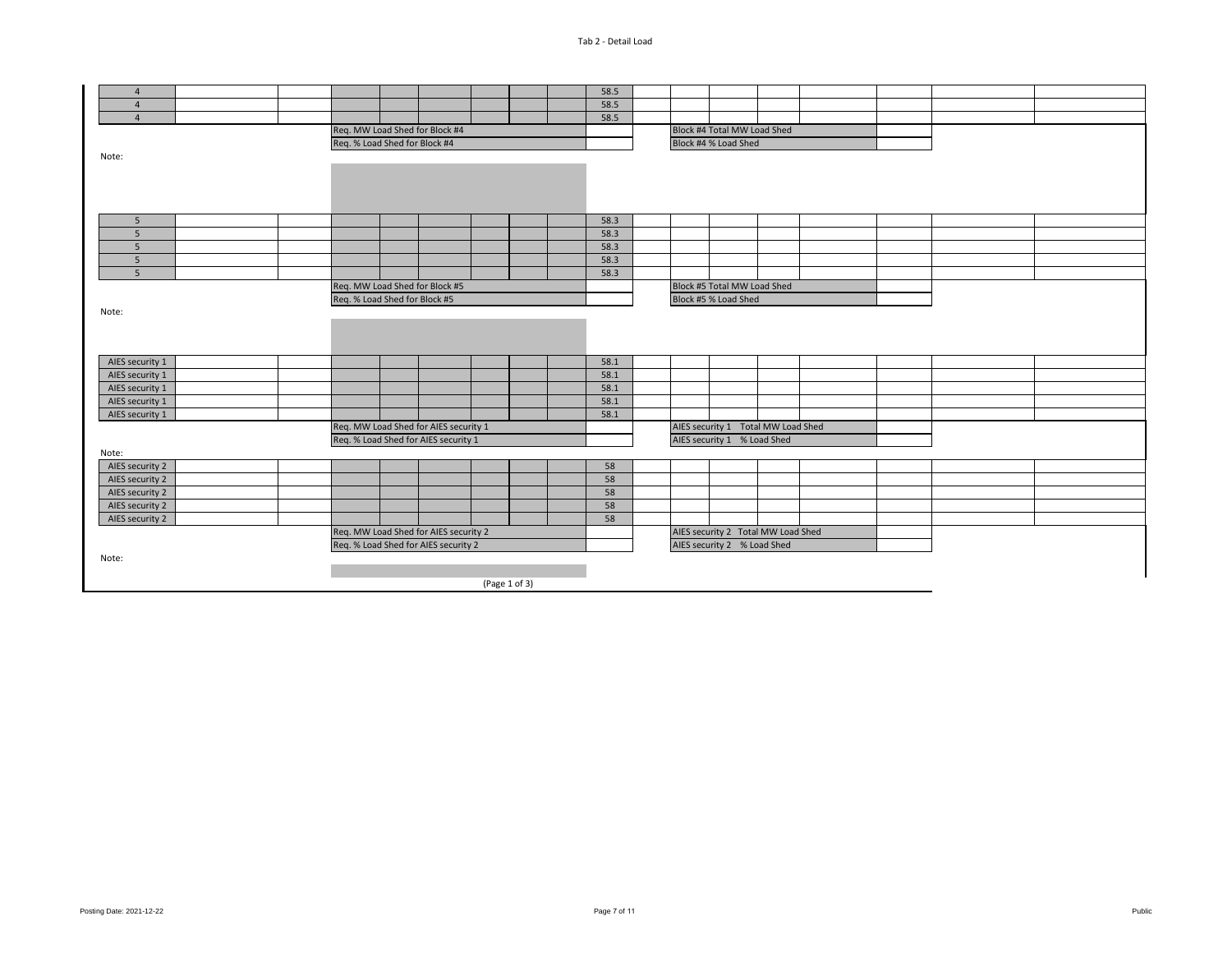#### Tab 2 - Detail Load

|                   |                            |                          |                                        |      |                         | UFLS SCHEDULE (2022) | UNDER FREQUENCY LOAD SHED |             |                   |                |                                              |                        |                          |                                           |                               |                          |                     |
|-------------------|----------------------------|--------------------------|----------------------------------------|------|-------------------------|----------------------|---------------------------|-------------|-------------------|----------------|----------------------------------------------|------------------------|--------------------------|-------------------------------------------|-------------------------------|--------------------------|---------------------|
|                   |                            |                          |                                        |      |                         |                      |                           |             |                   |                |                                              |                        |                          |                                           |                               |                          |                     |
| <b>UF Block #</b> | <b>Substation (Element</b> | <b>Breaker</b>           | <b>Substation Name</b><br>or Line From |      | <b>Line To</b>          |                      | <b>WECC</b>               | <b>WECC</b> | <b>Trip Freq.</b> | Reset<br>Freq. | <b>Trip</b><br><b>Time</b><br>Delay<br>(sec) | <b>Breaker</b><br>Time | Total<br><b>Tripping</b> | <b>Manual Restore</b><br>Delay Time (Min) | <b>Load Shed</b><br><b>MW</b> | <b>AESO requirements</b> |                     |
|                   | Tripped)                   | Number(s)                | WECC Bus WECC<br>Name                  | Bus# | <b>WECC Bus</b><br>Name | <b>WECC</b><br>Bus#  | Zone                      | Area        | (Hz)              | (Hz)           |                                              | (cycles)               | Time                     |                                           |                               | <b>Measurement Point</b> | % Measurement Point |
| D <sub>1</sub>    |                            |                          |                                        |      |                         |                      |                           |             | 59.3              |                |                                              |                        |                          |                                           |                               |                          |                     |
| D <sub>1</sub>    |                            |                          |                                        |      |                         |                      |                           |             | 59.3              |                |                                              |                        |                          |                                           |                               |                          |                     |
| D <sub>1</sub>    |                            |                          |                                        |      |                         |                      |                           |             | 59.3              |                |                                              |                        |                          |                                           |                               |                          |                     |
| D <sub>1</sub>    |                            |                          |                                        |      |                         |                      |                           |             | 59.3              |                |                                              |                        |                          |                                           |                               |                          |                     |
| D <sub>1</sub>    |                            |                          |                                        |      |                         |                      |                           |             | 59.3              |                |                                              |                        |                          |                                           |                               |                          |                     |
|                   |                            | Req. MW Load Shed for D1 |                                        |      |                         |                      |                           |             |                   |                |                                              | D1 Total MW Load Shed  |                          |                                           |                               |                          |                     |
|                   |                            |                          | Reg. % Load Shed for D1                |      |                         |                      |                           |             |                   |                | D1 % Load Shed                               |                        |                          |                                           |                               |                          |                     |
| Note:             |                            |                          |                                        |      |                         |                      |                           |             |                   |                |                                              |                        |                          |                                           |                               |                          |                     |
| D <sub>2</sub>    |                            |                          |                                        |      |                         |                      |                           |             | 59.5              |                |                                              |                        |                          |                                           |                               |                          |                     |
| D <sub>2</sub>    |                            |                          |                                        |      |                         |                      |                           |             | 59.5              |                |                                              |                        |                          |                                           |                               |                          |                     |
| D <sub>2</sub>    |                            |                          |                                        |      |                         |                      |                           |             | 59.5              |                |                                              |                        |                          |                                           |                               |                          |                     |
| D <sub>2</sub>    |                            |                          |                                        |      |                         |                      |                           |             | 59.5              |                |                                              |                        |                          |                                           |                               |                          |                     |
| D <sub>2</sub>    |                            |                          |                                        |      |                         |                      |                           |             | 59.5              |                |                                              |                        |                          |                                           |                               |                          |                     |
| D <sub>2</sub>    |                            |                          |                                        |      |                         |                      |                           |             | 59.5              |                |                                              |                        |                          |                                           |                               |                          |                     |
|                   |                            |                          | Req. MW Load Shed for D2               |      |                         |                      |                           |             |                   |                | D2 Total MW Load Shed                        |                        |                          |                                           |                               |                          |                     |
|                   |                            |                          | Req. % Load Shed for D2                |      |                         |                      |                           |             |                   |                | D2 % Load Shed                               |                        |                          |                                           |                               |                          |                     |
| Note:             |                            |                          |                                        |      |                         |                      |                           |             |                   |                |                                              |                        |                          |                                           |                               |                          |                     |
| D <sub>3</sub>    |                            |                          |                                        |      |                         |                      |                           |             | 59.5              |                |                                              |                        |                          |                                           |                               |                          |                     |
| D <sub>3</sub>    |                            |                          |                                        |      |                         |                      |                           |             | 59.5              |                |                                              |                        |                          |                                           |                               |                          |                     |
| D <sub>3</sub>    |                            |                          |                                        |      |                         |                      |                           |             | 59.5              |                |                                              |                        |                          |                                           |                               |                          |                     |
| D <sub>3</sub>    |                            |                          |                                        |      |                         |                      |                           |             | 59.5              |                |                                              |                        |                          |                                           |                               |                          |                     |
| D <sub>3</sub>    |                            |                          |                                        |      |                         |                      |                           |             | 59.5              |                |                                              |                        |                          |                                           |                               |                          |                     |
| D <sub>3</sub>    |                            |                          |                                        |      |                         |                      |                           |             | 59.5              |                |                                              |                        |                          |                                           |                               |                          |                     |
|                   | Req. MW Load Shed for D3   |                          |                                        |      |                         |                      |                           |             |                   |                |                                              | D3 Total MW Load Shed  |                          |                                           |                               |                          |                     |
|                   |                            |                          | Req. % Load Shed for D3                |      |                         |                      |                           |             |                   | D3 % Load Shed |                                              |                        |                          |                                           |                               |                          |                     |
| Note:             |                            |                          |                                        |      |                         |                      |                           |             |                   |                |                                              |                        |                          |                                           |                               |                          |                     |
|                   |                            |                          |                                        |      |                         | (Page $2$ of $3$ )   |                           |             |                   |                |                                              |                        |                          |                                           |                               |                          |                     |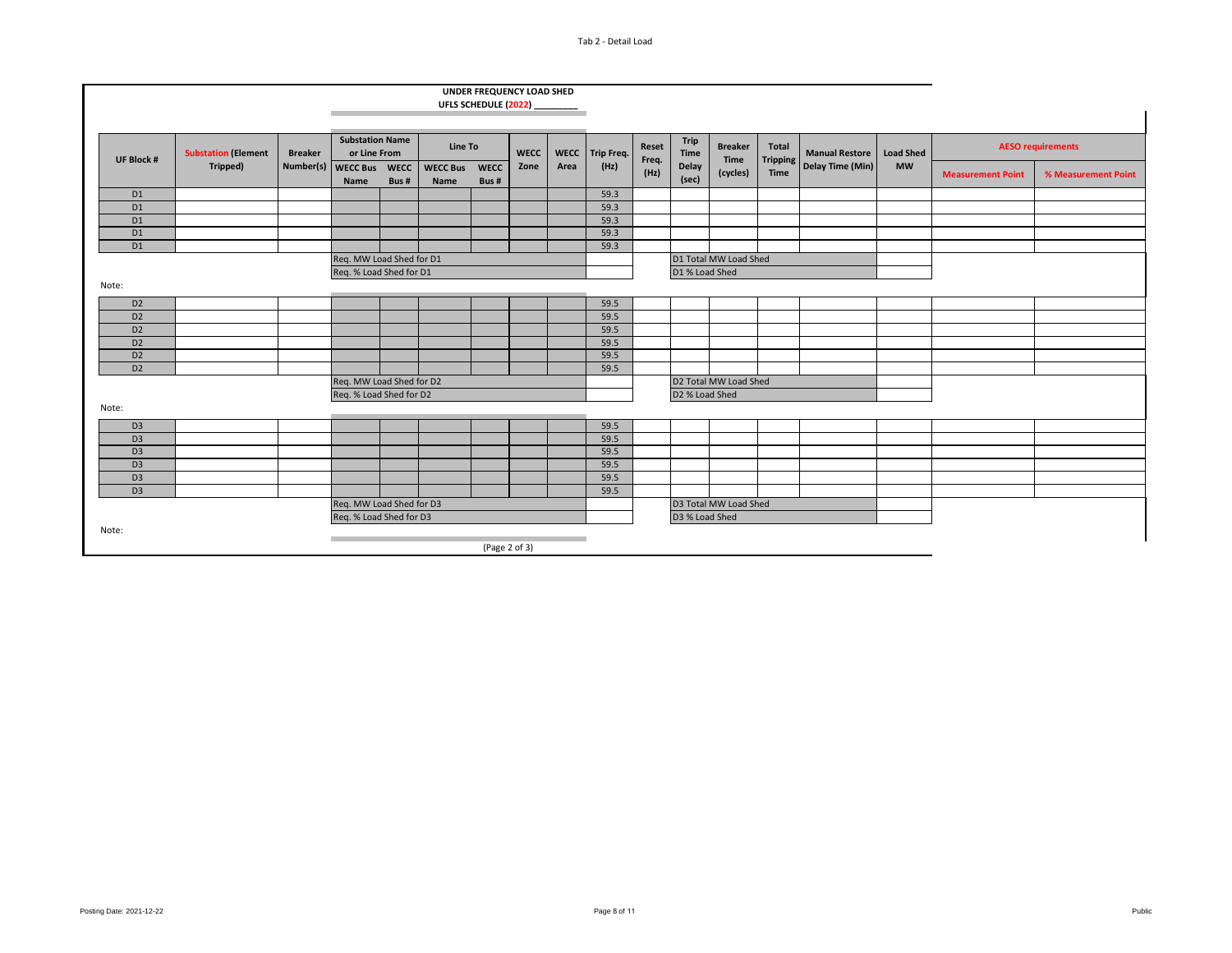|                                    |                                                                                                                                             |                |                                                             |                        |                         |                      | UNDER FREQUENCY LOAD SHED |                |                                               |      |                                                                                                                                                                  |                   |                          |                     |
|------------------------------------|---------------------------------------------------------------------------------------------------------------------------------------------|----------------|-------------------------------------------------------------|------------------------|-------------------------|----------------------|---------------------------|----------------|-----------------------------------------------|------|------------------------------------------------------------------------------------------------------------------------------------------------------------------|-------------------|--------------------------|---------------------|
|                                    |                                                                                                                                             |                |                                                             |                        |                         | UFLS SCHEDULE (2022) |                           |                |                                               |      |                                                                                                                                                                  |                   |                          |                     |
|                                    | Load automatically restored to correct for frequency overshoot.                                                                             |                |                                                             |                        |                         |                      |                           |                |                                               |      |                                                                                                                                                                  |                   |                          |                     |
| <b>Auto Reset Block</b>            | <b>Substation (Element</b>                                                                                                                  | <b>Breaker</b> | <b>Substation Name</b><br>or Line From                      | Line To<br><b>WECC</b> |                         | <b>WECC</b>          | Over Freq.                | Reset<br>Freq. | <b>Automatic Restoration Time Delay (sec)</b> | Load | <b>AESO requirements</b>                                                                                                                                         |                   |                          |                     |
|                                    | Tripped)                                                                                                                                    | Number(s)      | WECC Bus WECC<br>Name                                       | Bus#                   | <b>WECC Bus</b><br>Name | <b>WECC</b><br>Bus#  | Zone                      | Area           | (Hz)                                          | (Hz) |                                                                                                                                                                  | <b>Restore MW</b> | <b>Measurement Point</b> | % Measurement Point |
| AR1                                |                                                                                                                                             |                |                                                             |                        |                         |                      |                           |                | 60.5                                          |      |                                                                                                                                                                  |                   |                          |                     |
| AR1                                |                                                                                                                                             |                |                                                             |                        |                         |                      |                           |                | 60.5                                          |      |                                                                                                                                                                  |                   |                          |                     |
|                                    |                                                                                                                                             |                | Req. MW Load Restore for AR1<br>Req. % Load Restore for AR1 |                        |                         |                      |                           |                |                                               |      | <b>Total MW Load Restore</b><br>% Load Restore for this Block                                                                                                    |                   |                          |                     |
| Note:                              |                                                                                                                                             |                |                                                             |                        |                         |                      |                           |                |                                               |      |                                                                                                                                                                  |                   |                          |                     |
|                                    |                                                                                                                                             |                |                                                             |                        |                         |                      |                           |                |                                               |      |                                                                                                                                                                  |                   |                          |                     |
| AR <sub>2</sub><br>AR <sub>2</sub> |                                                                                                                                             |                |                                                             |                        |                         |                      |                           |                | 60.7<br>60.7                                  |      |                                                                                                                                                                  |                   |                          |                     |
| AR <sub>2</sub>                    |                                                                                                                                             |                |                                                             |                        |                         |                      |                           |                | 60.7                                          |      |                                                                                                                                                                  |                   |                          |                     |
|                                    |                                                                                                                                             |                |                                                             |                        |                         |                      |                           |                |                                               |      | <b>Total MW Load Restore</b>                                                                                                                                     |                   |                          |                     |
|                                    | Req. MW Load Restore for AR2<br>Req. % Load Restore for AR2                                                                                 |                |                                                             |                        |                         |                      |                           |                |                                               |      | % Load Restore for this Block                                                                                                                                    |                   |                          |                     |
| Note:                              |                                                                                                                                             |                |                                                             |                        |                         |                      |                           |                |                                               |      |                                                                                                                                                                  |                   |                          |                     |
| AR3                                |                                                                                                                                             |                |                                                             |                        |                         |                      |                           |                | 60.9                                          |      |                                                                                                                                                                  |                   |                          |                     |
| AR3                                |                                                                                                                                             |                |                                                             |                        |                         |                      |                           |                | 60.9                                          |      |                                                                                                                                                                  |                   |                          |                     |
| AR3                                |                                                                                                                                             |                |                                                             |                        |                         |                      |                           |                | 60.9                                          |      |                                                                                                                                                                  |                   |                          |                     |
|                                    |                                                                                                                                             |                | Req. MW Load Restore for AR3                                |                        |                         |                      |                           |                |                                               |      | <b>Total MW Load Restore</b>                                                                                                                                     |                   |                          |                     |
|                                    |                                                                                                                                             |                | Req. % Load Restore for AR3                                 |                        |                         |                      |                           |                |                                               |      | % Load Restore for this Block                                                                                                                                    |                   |                          |                     |
| Note:                              |                                                                                                                                             |                |                                                             |                        |                         |                      |                           |                |                                               |      |                                                                                                                                                                  |                   |                          |                     |
|                                    |                                                                                                                                             |                |                                                             |                        |                         |                      |                           |                |                                               |      |                                                                                                                                                                  |                   |                          |                     |
|                                    |                                                                                                                                             |                |                                                             |                        |                         |                      |                           |                |                                               |      | Does your company use only solid state and/or microprocessor underfrequency relays to comply with the Alberta Uderfrequency Load Shed Program? ____ Yes _____ No |                   |                          |                     |
|                                    |                                                                                                                                             |                |                                                             |                        |                         |                      |                           |                |                                               |      |                                                                                                                                                                  |                   |                          |                     |
| If No, please explain here:        |                                                                                                                                             |                |                                                             |                        |                         |                      |                           |                |                                               |      |                                                                                                                                                                  |                   |                          |                     |
|                                    |                                                                                                                                             |                |                                                             |                        |                         |                      |                           |                |                                               |      |                                                                                                                                                                  |                   |                          |                     |
|                                    | Will your company's frequency relays use define time characteristics and operate within any voltage above 80% of nominal? ____ Yes _____ No |                |                                                             |                        |                         |                      |                           |                |                                               |      |                                                                                                                                                                  |                   |                          |                     |
| If No, please explain here:        |                                                                                                                                             |                |                                                             |                        |                         |                      |                           |                |                                               |      |                                                                                                                                                                  |                   |                          |                     |
|                                    |                                                                                                                                             |                |                                                             |                        |                         |                      |                           |                |                                               |      |                                                                                                                                                                  |                   |                          |                     |
|                                    |                                                                                                                                             |                |                                                             |                        |                         |                      |                           |                |                                               |      |                                                                                                                                                                  |                   |                          |                     |
|                                    | Are there any other exceptions to the Alberta Uderfrequency Load Shed Program? ____ Yes ______ No                                           |                |                                                             |                        |                         |                      |                           |                |                                               |      |                                                                                                                                                                  |                   |                          |                     |
| If Yes, please explain here:       |                                                                                                                                             |                |                                                             |                        |                         |                      |                           |                |                                               |      |                                                                                                                                                                  |                   |                          |                     |
|                                    |                                                                                                                                             |                |                                                             |                        |                         |                      |                           |                |                                               |      |                                                                                                                                                                  |                   |                          |                     |
|                                    |                                                                                                                                             |                |                                                             |                        |                         | (Page 3 of 3)        |                           |                |                                               |      |                                                                                                                                                                  |                   |                          |                     |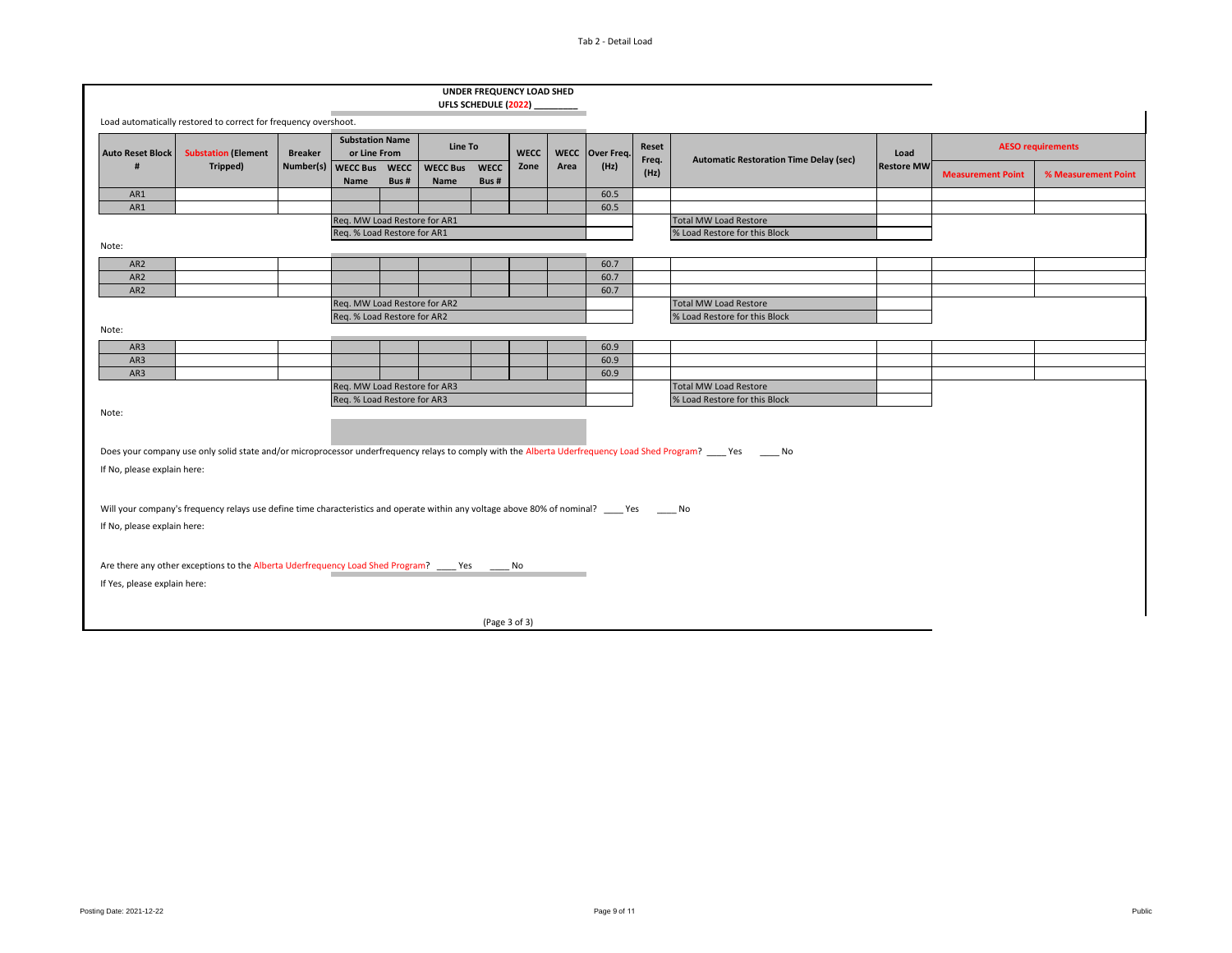use same format with Tab 2, but for System Light